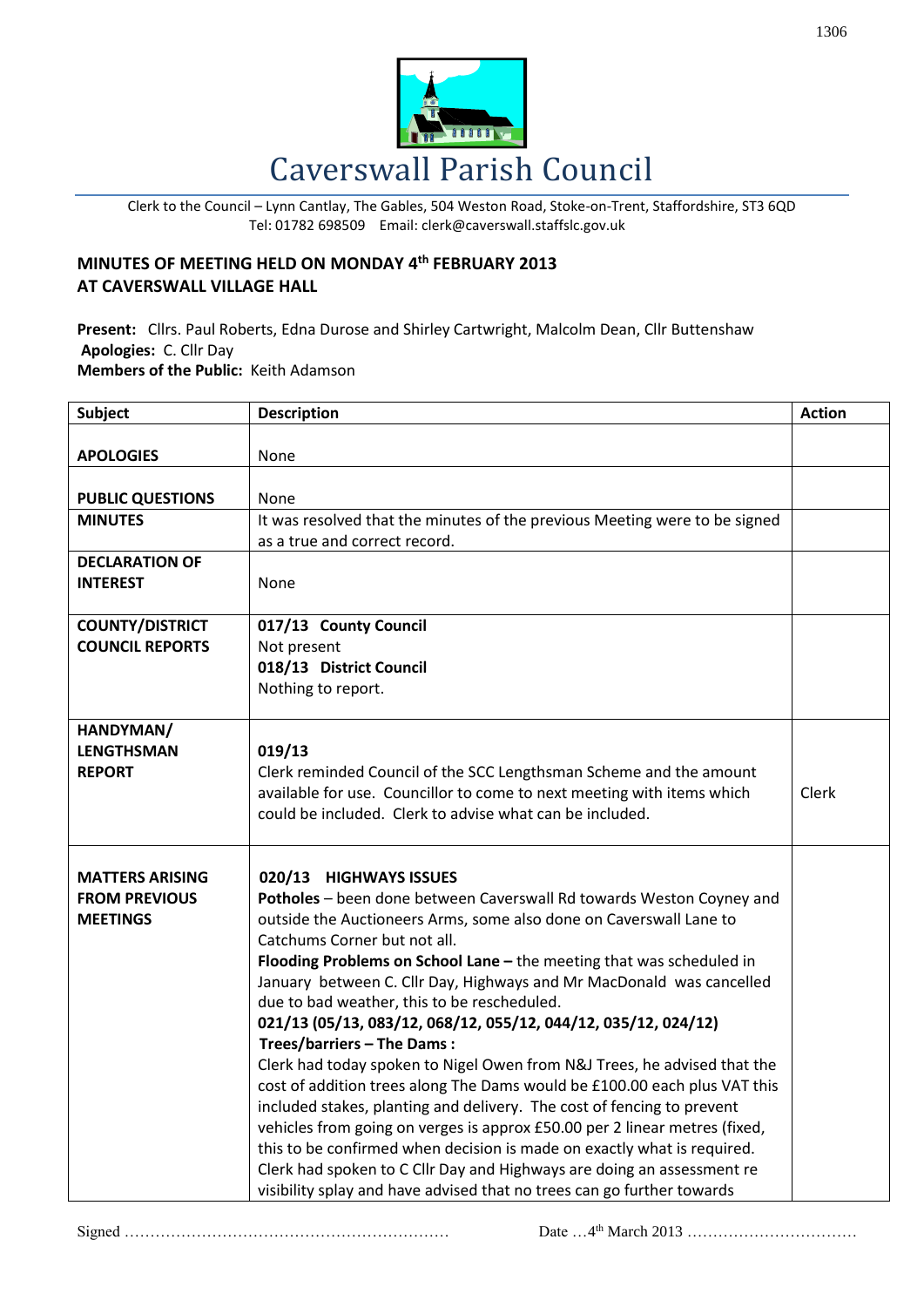|                       |                                                                                                                                                                | 1307          |
|-----------------------|----------------------------------------------------------------------------------------------------------------------------------------------------------------|---------------|
| <b>Subject</b>        | <b>Description</b>                                                                                                                                             | <b>Action</b> |
|                       | School Lane but can go on the verges towards The Square, number to be                                                                                          |               |
|                       | confirmed.                                                                                                                                                     |               |
|                       |                                                                                                                                                                |               |
|                       |                                                                                                                                                                |               |
|                       | 022/13 (07/13, 089/12, 077/12, 062/12)                                                                                                                         |               |
|                       | <b>Car Parking Issue</b>                                                                                                                                       | Clerk         |
|                       | Email received from PCSO Adam Charlesworth re "Ziggy & Zaggy" campaign<br>being run with Year 6 pupils at St Peters, next session is on Friday 8 <sup>th</sup> |               |
|                       | February, Cllrs invited to attend. Clerk to confirm time of session.                                                                                           |               |
|                       | 025/13 (010/13, 093/12)                                                                                                                                        |               |
|                       | <b>Land Registry</b>                                                                                                                                           | Clerk         |
|                       | Clerk reported that SCC had investigated if either of the 2 pieces of land                                                                                     |               |
|                       | were registered. The triangle of land going up to Caverswall Common is                                                                                         |               |
|                       | registered but the playing fields are not. Clerk to investigate further.                                                                                       | Clerk         |
|                       | 023/13                                                                                                                                                         |               |
|                       | <b>Car Park Use</b>                                                                                                                                            |               |
|                       | To be included in letter to Village Hall re keys.                                                                                                              |               |
|                       | 024/13 (08/13, 090/12,078/12, 063/12)                                                                                                                          |               |
|                       | <b>Keys to Village Hall</b>                                                                                                                                    | Clerk         |
|                       | Clerk has looked into the lease between the Parish Council and the Village                                                                                     |               |
|                       | Hall and a letter is to be sent to the Village Hall committee reminding them                                                                                   |               |
|                       | of the conditions and also to advise that the use of the car park is being                                                                                     |               |
|                       | reviewed in light of the recent repairs.                                                                                                                       |               |
|                       | 025/13 (09/13, 089/13)<br><b>Football - Juniors</b>                                                                                                            |               |
|                       | The details of the agreement for use of the playing field were discussed.                                                                                      | Clerk         |
|                       | Use of the playing field was agreed for training sessions on Tuesday 5.30pm                                                                                    |               |
|                       | for maximum of 2 hrs (light permitting) and Saturday morning 10.30 for                                                                                         |               |
|                       | maximum of 2 hrs and on Sunday 10am to 11am for matches. The Clerk to                                                                                          |               |
|                       | send a new agreement to Mr Adamson.                                                                                                                            |               |
|                       | Mr Adamson advised that the Tournament dates he spoke about at last                                                                                            |               |
|                       | months meeting were 2 <sup>nd</sup> June and 11 <sup>th</sup> August, Cllr Roberts asked him to                                                                | Clerk         |
|                       | official write to the Parish Council for approval.                                                                                                             |               |
|                       | <b>Football - Seniors</b>                                                                                                                                      |               |
|                       | Agreement for use by Caverswall FC was discussed, Clerk to send a copy to                                                                                      |               |
|                       | Sean McLaren along with a letter reiterating the problem of foul language                                                                                      |               |
|                       | and also to request security for changing rooms as these are currently open                                                                                    | Clerk         |
|                       | all the time and all sorts of unsavoury items are being left inside. Reports                                                                                   |               |
|                       | have been received that a young child found items related to drug abuse.                                                                                       |               |
|                       | Clerk is also to write to the League in which the team play in about the<br>language problems and also to the Staffs Referees Association.                     |               |
|                       |                                                                                                                                                                |               |
|                       |                                                                                                                                                                |               |
| <b>CORRESPONDENCE</b> | 026/13                                                                                                                                                         |               |
|                       | Caverswall Junior FC<br>Email re current agreement                                                                                                             |               |
|                       |                                                                                                                                                                |               |
|                       | <b>SMDC</b><br>Parish Precept 2013/14                                                                                                                          |               |
|                       |                                                                                                                                                                |               |
|                       | <b>SCC</b><br>Local Services Staffs Moorlands Area Initial Consultation                                                                                        |               |
| <b>FINANCE</b>        | 027/13                                                                                                                                                         |               |
|                       | Payments:                                                                                                                                                      |               |
|                       | The following accounts were approved for payment:-                                                                                                             |               |
|                       | Mrs L Cantlay - Clerk Salary and Expenses<br>£137.84                                                                                                           |               |
|                       | Eon - maintenance & energy 2012/13<br>£143.40                                                                                                                  |               |

Signed ……………………………………………………… Date …4